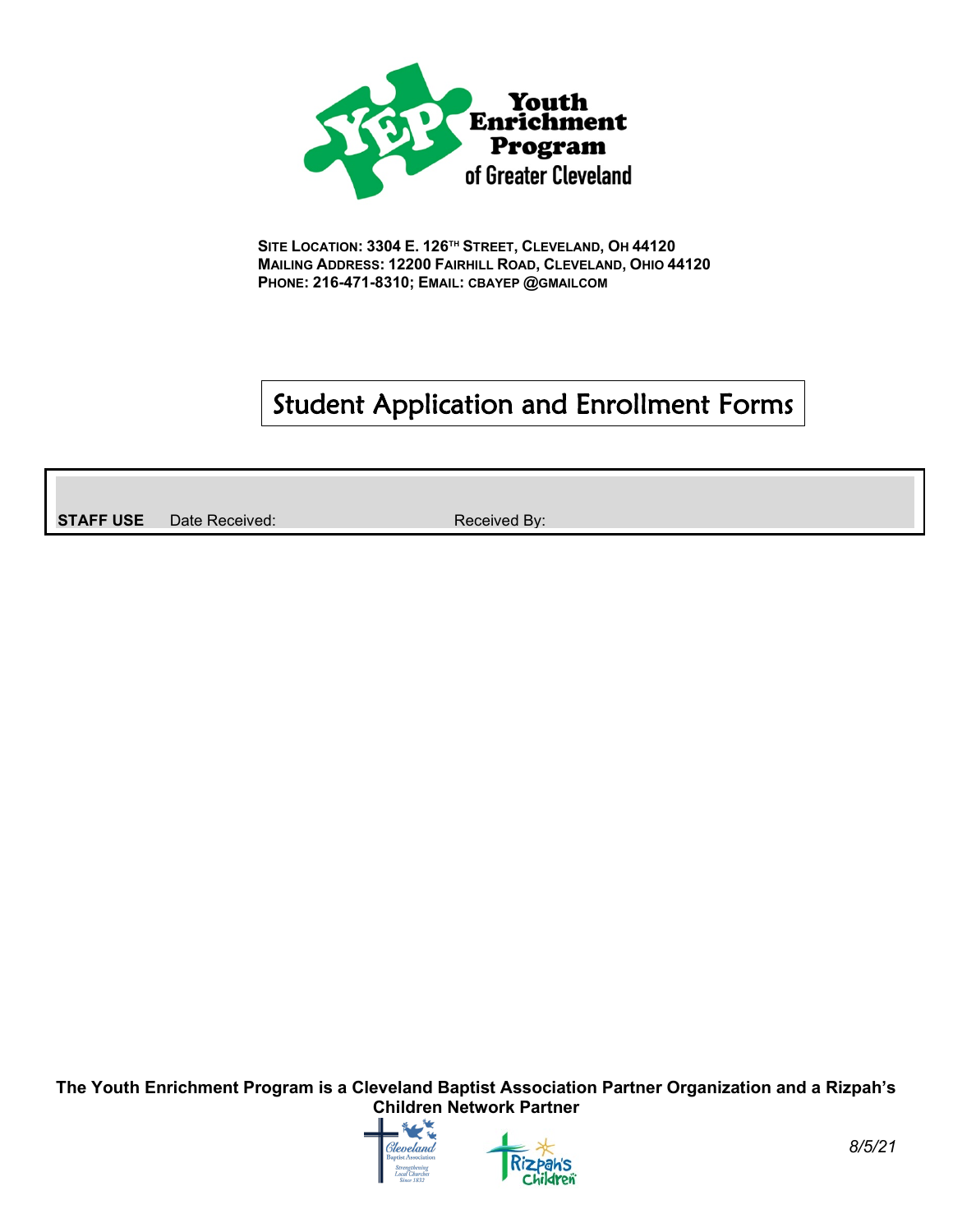# Student Application Form

| NAME/CONTACT INFORMATION                                                                                                                                                                                                                                                                                                                                                                                                                                                                                                                                                                                                                           |                                                                                                       |  |                        |  |
|----------------------------------------------------------------------------------------------------------------------------------------------------------------------------------------------------------------------------------------------------------------------------------------------------------------------------------------------------------------------------------------------------------------------------------------------------------------------------------------------------------------------------------------------------------------------------------------------------------------------------------------------------|-------------------------------------------------------------------------------------------------------|--|------------------------|--|
| Student's Name (Last) Student and Control of the Control of the Control of the Control of the Control of the Control of the Control of the Control of the Control of the Control of the Control of the Control of the Control                                                                                                                                                                                                                                                                                                                                                                                                                      |                                                                                                       |  | (First)<br>(MI)        |  |
| Birthday: Age: Grade: Capacase Contract Age: Crade:                                                                                                                                                                                                                                                                                                                                                                                                                                                                                                                                                                                                |                                                                                                       |  | Gender: Male or Female |  |
| Address: Street Management of the Contract of the Contract of the Contract of the Contract of the Contract of the Contract of the Contract of the Contract of the Contract of the Contract of the Contract of the Contract of                                                                                                                                                                                                                                                                                                                                                                                                                      |                                                                                                       |  |                        |  |
|                                                                                                                                                                                                                                                                                                                                                                                                                                                                                                                                                                                                                                                    |                                                                                                       |  |                        |  |
|                                                                                                                                                                                                                                                                                                                                                                                                                                                                                                                                                                                                                                                    | Parent/Guardian's Printed Name<br>(Please note: student can only be enrolled by a parent or guardian) |  |                        |  |
|                                                                                                                                                                                                                                                                                                                                                                                                                                                                                                                                                                                                                                                    |                                                                                                       |  |                        |  |
|                                                                                                                                                                                                                                                                                                                                                                                                                                                                                                                                                                                                                                                    |                                                                                                       |  |                        |  |
| Work Phone: ___________________________Cell Phone: _____________________________Email: _______________________                                                                                                                                                                                                                                                                                                                                                                                                                                                                                                                                     |                                                                                                       |  |                        |  |
|                                                                                                                                                                                                                                                                                                                                                                                                                                                                                                                                                                                                                                                    |                                                                                                       |  |                        |  |
|                                                                                                                                                                                                                                                                                                                                                                                                                                                                                                                                                                                                                                                    |                                                                                                       |  |                        |  |
| <b>TRANSPORTATION PERMISSION:</b><br>Do we have your permission to transport your child to and from the program site using the Youth<br>Enrichment Program Transportation Service at a cost of twenty-five cents per mile per day?<br>Yes No (student will be transported to and from site by parent/guardian)<br>If Yes, please select one of the following options:<br>One-way (site to home only)<br>One-way (school to site only)<br><b>EMERGENCY CONTACT(S):</b><br>The following people should be contacted in case of emergency, only if parent or guardian cannot be<br>reached, AND are authorized to pick up the child from the program: |                                                                                                       |  |                        |  |
|                                                                                                                                                                                                                                                                                                                                                                                                                                                                                                                                                                                                                                                    |                                                                                                       |  |                        |  |
|                                                                                                                                                                                                                                                                                                                                                                                                                                                                                                                                                                                                                                                    |                                                                                                       |  |                        |  |
|                                                                                                                                                                                                                                                                                                                                                                                                                                                                                                                                                                                                                                                    |                                                                                                       |  |                        |  |
|                                                                                                                                                                                                                                                                                                                                                                                                                                                                                                                                                                                                                                                    |                                                                                                       |  |                        |  |
| <b>RACIAL/ETHNIC GROUP</b> (for funding sources data collection purposes)                                                                                                                                                                                                                                                                                                                                                                                                                                                                                                                                                                          |                                                                                                       |  |                        |  |

| African American                 | Hispanic or Latino |
|----------------------------------|--------------------|
| American Indian or Alaska Native | White              |
| Asian                            | Other:             |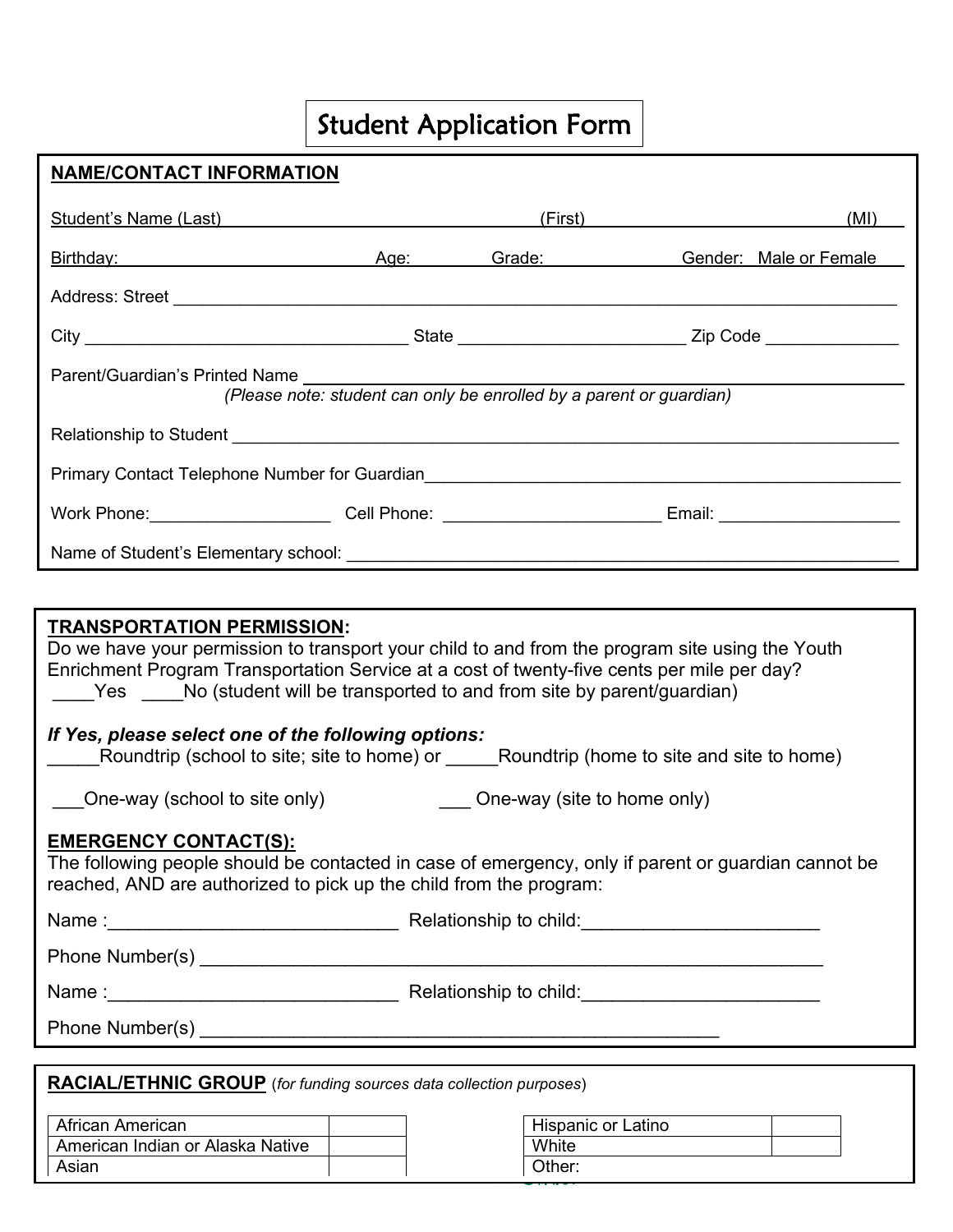#### **MEDICAL/HEALTH INFORMATION**

| In the event of an emergency, do we have your permission to allow EMS to transport your child to the<br>nearest emergency room? _____ Yes ______ No                                                                                                                                                                                        |              |              |  |
|--------------------------------------------------------------------------------------------------------------------------------------------------------------------------------------------------------------------------------------------------------------------------------------------------------------------------------------------|--------------|--------------|--|
|                                                                                                                                                                                                                                                                                                                                            |              |              |  |
|                                                                                                                                                                                                                                                                                                                                            |              |              |  |
| Do you carry family medical/hospital insurance? Yes No                                                                                                                                                                                                                                                                                     |              |              |  |
|                                                                                                                                                                                                                                                                                                                                            |              |              |  |
| Policy/Group # 2009 and 2009 and 2009 and 2009 and 2009 and 2009 and 2009 and 2009 and 2009 and 200                                                                                                                                                                                                                                        |              |              |  |
| Is student receiving any Behavioral Health Services? ____ Yes ___ No ____504                                                                                                                                                                                                                                                               |              | <b>IEP</b>   |  |
| Is the student taking any medications? _____ Yes _____ No<br>If yes, what medications and why<br>Medication cannot be distributed by our staff. Medication can be locked in a secure place and<br>medication reminders can be given to children.<br>Does student have any of the following?<br>Asthma Chronic or recurring illness Explain |              |              |  |
| Dietary Restrictions: __yes __no   Medication Allergies: __yes ___ no   Food Allergies __yes __                                                                                                                                                                                                                                            |              | no           |  |
| Please list:                                                                                                                                                                                                                                                                                                                               | Please list: | Please List: |  |
| Status of child's vision, hearing and speech states are allowed to all the States of Child's vision,<br>Does your child have a communicable disease or condition which may prove to be a risk to others?<br>The Second Yes Not in the Second Second Second Second Second Second Second Second Second Second Second Second S                |              |              |  |

# **PARTICIPATION CONSENT FORM**

| As the parent or legal guardian of | (student)                          |
|------------------------------------|------------------------------------|
|                                    | (parent or legal guardian) consent |
| and agree to the following:        |                                    |

#### **(Please initial where appropriate)**

**Lucce** 1 release the Cleveland Baptist Association and its insurers from all liability, claims, causes of action, damages, cost expenses or demands of any kind which may arise in connection with his or her participation in the activities of the Youth Enrichment Program.

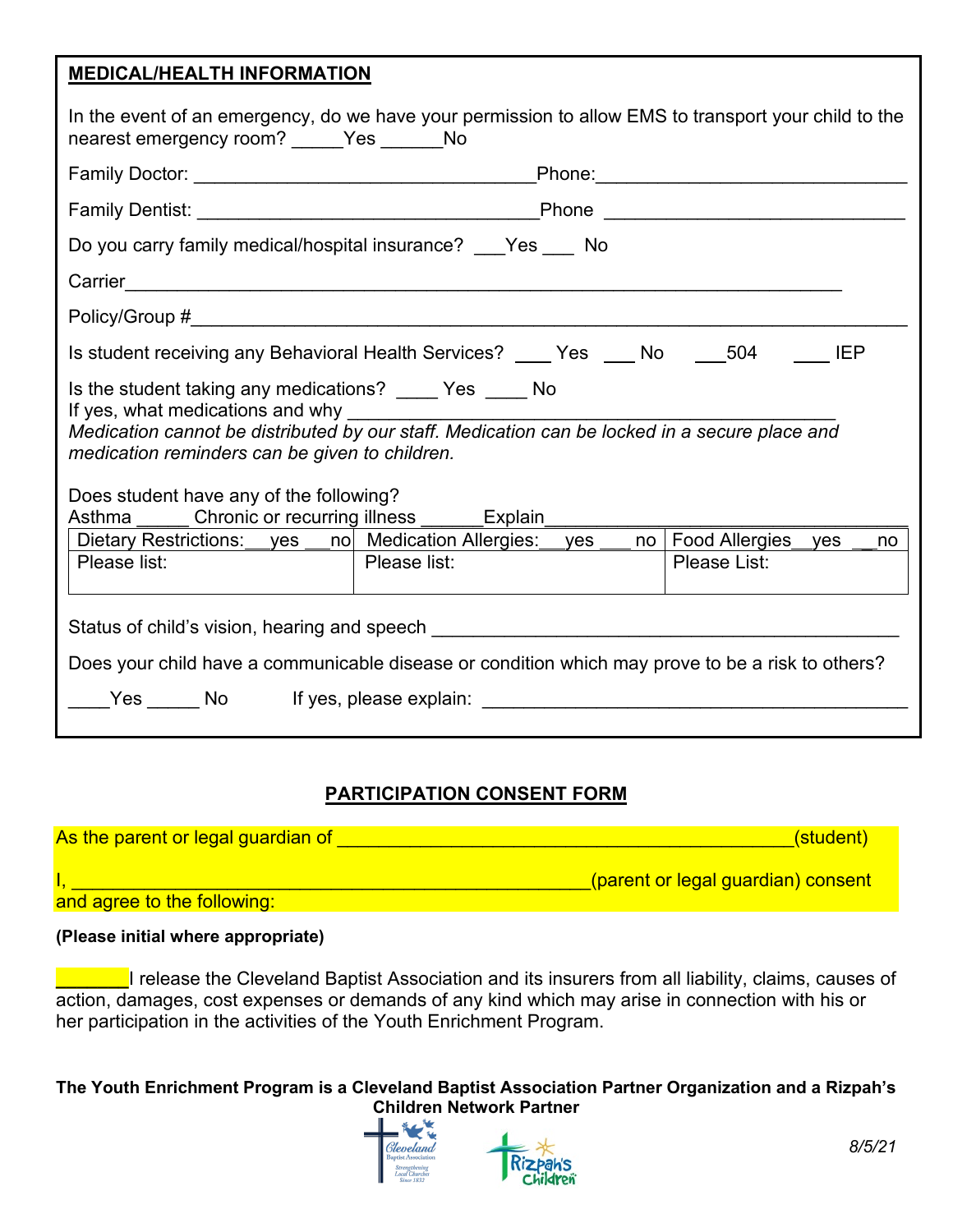**Lacco** I grant permission for my son or daughter's photo, audio, video, or projects to be taken, displayed, and/or used by the Youth Enrichment Program during activities, events, or programming. I release any rights that I may have to the said photo or video materials. Occasionally Program staff wish to photograph, video or otherwise record activities and events. These images may be used for promoting programs through our website, CDs, DVDs, reports, publications, newspapers, or other non-commercial promotional materials. Student's name, grade, and school district may also be used.

**\_\_\_\_\_\_** I grant permission for my son or daughter to participate in all scheduled onsite or offsite activities offered by the Youth Enrichment Program.

**The Lunderstand that any program fees paid are non-refundable** 

**The Lunderstand and have read all sections of this application and agree to follow all the outlined** guidelines of the Youth Enrichment Program offered Programs.

| *****SIGNATURE IS REQUIRED*****               |
|-----------------------------------------------|
| <b>Parent (Guardian) Name (please print):</b> |
| <b>Parent (Guardian) Signature:</b>           |
| <b>Student's Name (please print):</b>         |
| <b>Date</b>                                   |

The Youth Enrichment Program is a non-sectarian Community Service and Outreach Mission of the Cleveland Baptist Association. All are Welcome!

Please Note: There is no cost for student attendance, however, there may be occasional field trips and outings for which a fee may be required.



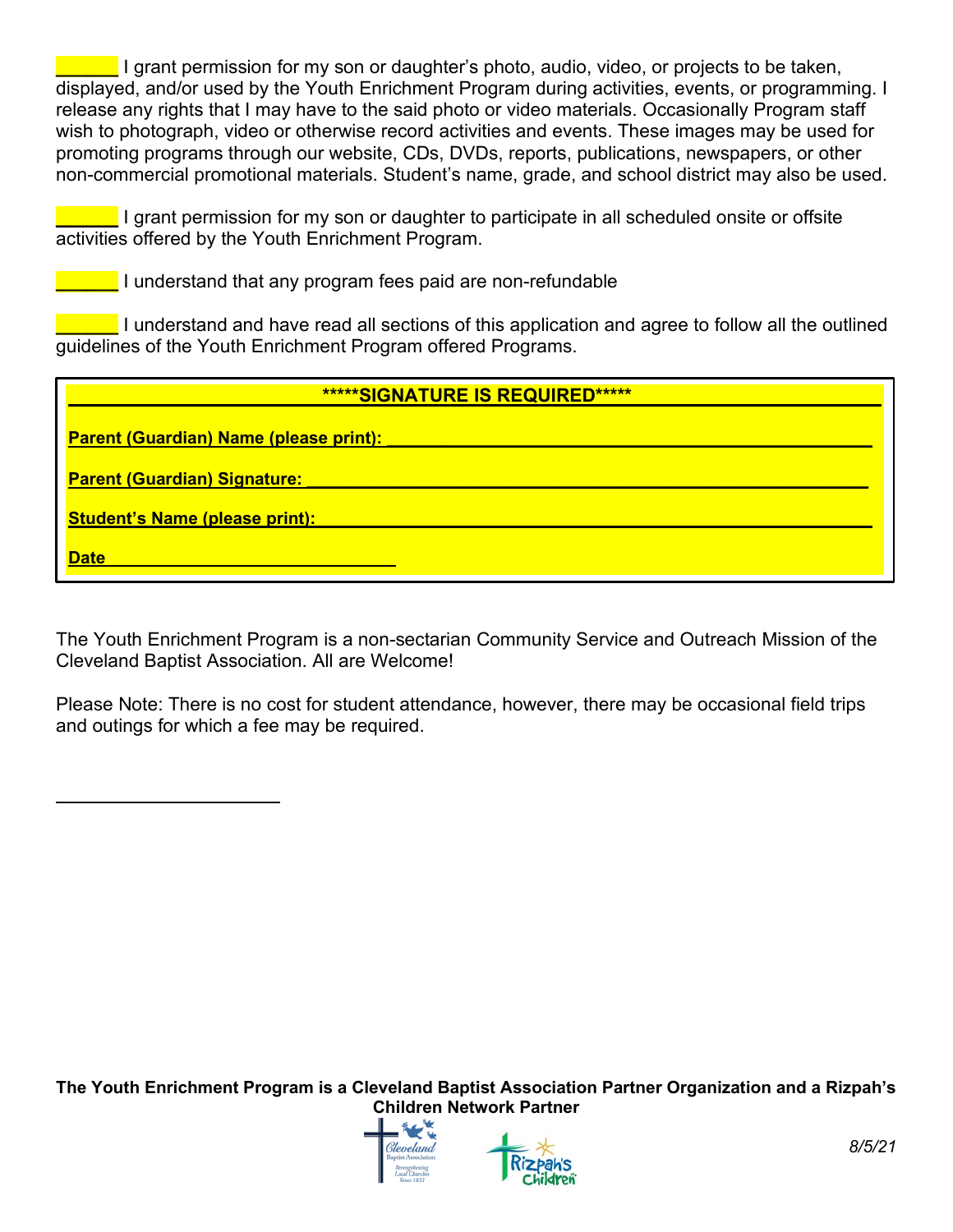# **STUDENT GUIDELINES**

#### **The Youth Enrichment Program is an after-school program with several goals:**

- *1)* To provide a safe place for the students. For that reason all volunteers and staff will be vigilant in the oversight of student possession and/or use of harmful substances or paraphernalia. *Students must be able to control their behavior and follow instructions of on-site adults so everyone stays safe.*
- *2)* To provide homework help for students with their daily homework assignments from school *Students must bring their homework with them each day.*
- *3)* To provide students with a nutritious after-school meal. We realize that there have been several hours since the students had lunch. It is difficult to concentrate on their homework if they are hungry*. Students are required to be attentive to the seating and serving instructions of the cafeteria volunteers.*
- 4) To provide academic enrichment, remedial reading and math skills. **Students will have the opportunity to experience one-on-one tutoring if needed**.

All students will have the opportunity to work on special projects, arts and crafts, etc. as long as they are not disruptive to the other students who may still be working on their homework.

- **5)** To provide special enrichment activities such as drama, art, and music. **Students are expected to participate freely in these extracurricular activities**
- *6)* To provide recreation and exercise activities, including Yoga and other isometric exercises and recreation. *Students must be physically able to safely participate in these activities.*

#### **Please be sure your students are aware of these guidelines and that you expect them to be followed.**

| As parent or legal guardian of                                          | (student)                           |  |  |
|-------------------------------------------------------------------------|-------------------------------------|--|--|
|                                                                         | (parent or legal guardian) agree to |  |  |
| assure that my son or daughter conforms to these behavioral guidelines. |                                     |  |  |
|                                                                         |                                     |  |  |

I, 1, 2008 and the set of the set of the set of the set of the set of the set of the set of the set of the set of the set of the set of the set of the set of the set of the set of the set of the set of the set of the set o behavioral guidelines.

The Youth Enrichment Program reserves the right to suspend or discharge any student who is found to be inappropriate for our program and the guidelines as set forth above. Grounds for dismissal include, but are not limited to: physical assault or serious threat of assault; major property damage; or any disruptive program/classroom behavior.

Depending on the offense, arrangements must be made to meet with the Site Director or to pick up the child immediately.

## *(Please Note the following Disciplinary process: First incident, warning; Second incident, parent conference, third incident of the same type will lead to suspension/dismissal from the program*).

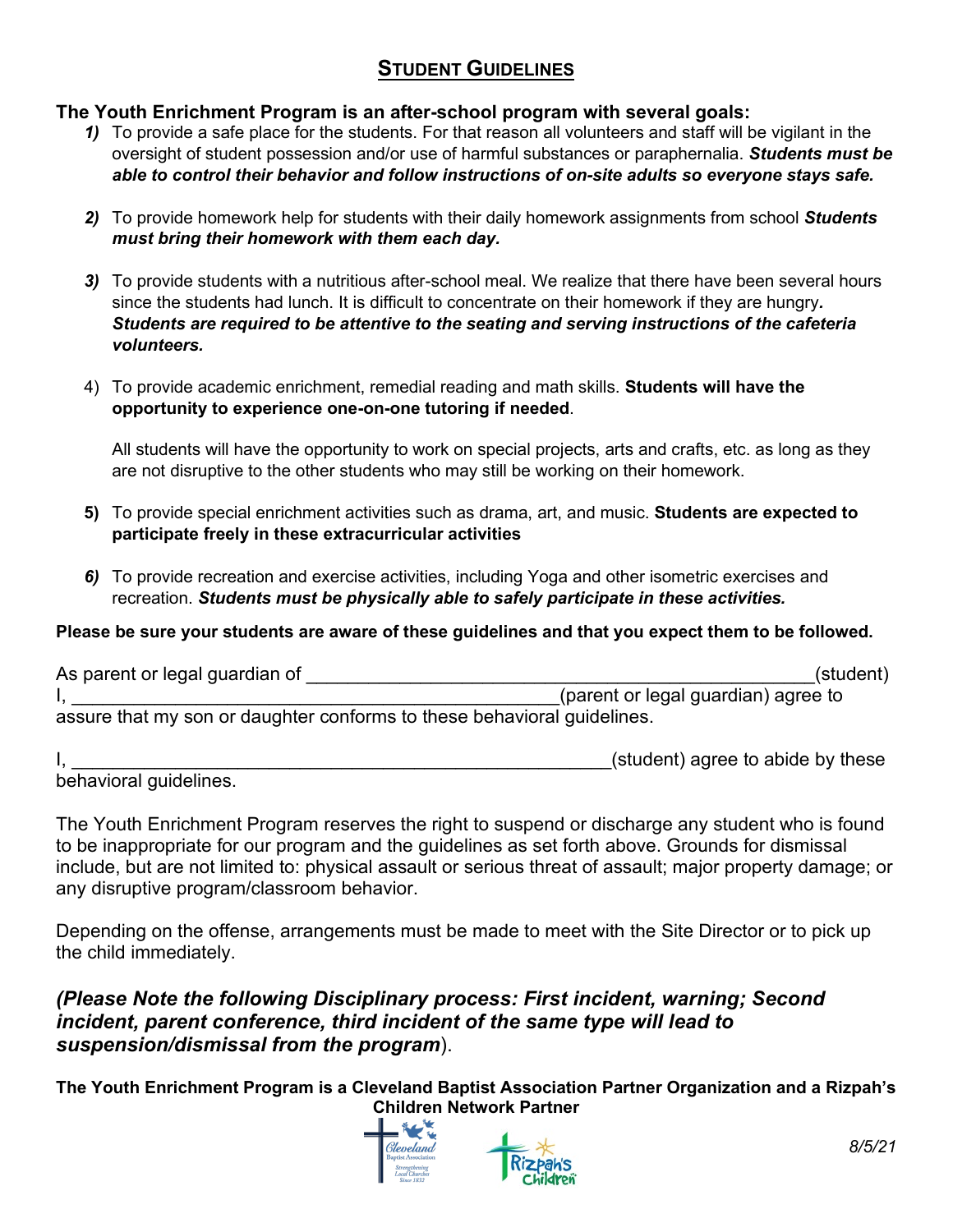

**SITE LOCATION: 3304 E. 126TH STREET, CLEVELAND, OH 44120 MAILING ADDRESS: 12200 FAIRHILL ROAD, CLEVELAND, OHIO 44120 PHONE: 216-325-7730 FAX; 216-325-7731; EMAIL: CBAYEP @GMAILCOM**

# **STUDENT PICK UP AUTHORIZATION**

*All persons picking up children must present photo ID*

Please List the name and telephone number of adults other than the parent/guardian who are authorized to pick up your student.

(Please Note: Program will ask for signature and photo ID of person picking up the student on a daily basis using our sign-out form)

| Student(s) Name (s) | Persons Authorized to Pick Student<br>Up from Program | <b>Telephone Number</b> |
|---------------------|-------------------------------------------------------|-------------------------|
|                     |                                                       |                         |
|                     |                                                       |                         |
|                     |                                                       |                         |
|                     |                                                       |                         |
|                     |                                                       |                         |

If there are individuals who are NOT authorized to pick up the student(s) please list their name(s) below. We will make every effort to contact you if these individuals arrive to pick up your child.

 $\_$  , and the set of the set of the set of the set of the set of the set of the set of the set of the set of the set of the set of the set of the set of the set of the set of the set of the set of the set of the set of th

 $\_$  , and the set of the set of the set of the set of the set of the set of the set of the set of the set of the set of the set of the set of the set of the set of the set of the set of the set of the set of the set of th

 $\_$  ,  $\_$  ,  $\_$  ,  $\_$  ,  $\_$  ,  $\_$  ,  $\_$  ,  $\_$  ,  $\_$  ,  $\_$  ,  $\_$  ,  $\_$  ,  $\_$  ,  $\_$  ,  $\_$  ,  $\_$  ,  $\_$  ,  $\_$  ,  $\_$  ,  $\_$  ,  $\_$  ,  $\_$  ,  $\_$  ,  $\_$  ,  $\_$  ,  $\_$  ,  $\_$  ,  $\_$  ,  $\_$  ,  $\_$  ,  $\_$  ,  $\_$  ,  $\_$  ,  $\_$  ,  $\_$  ,  $\_$  ,  $\_$  ,

Thank You!